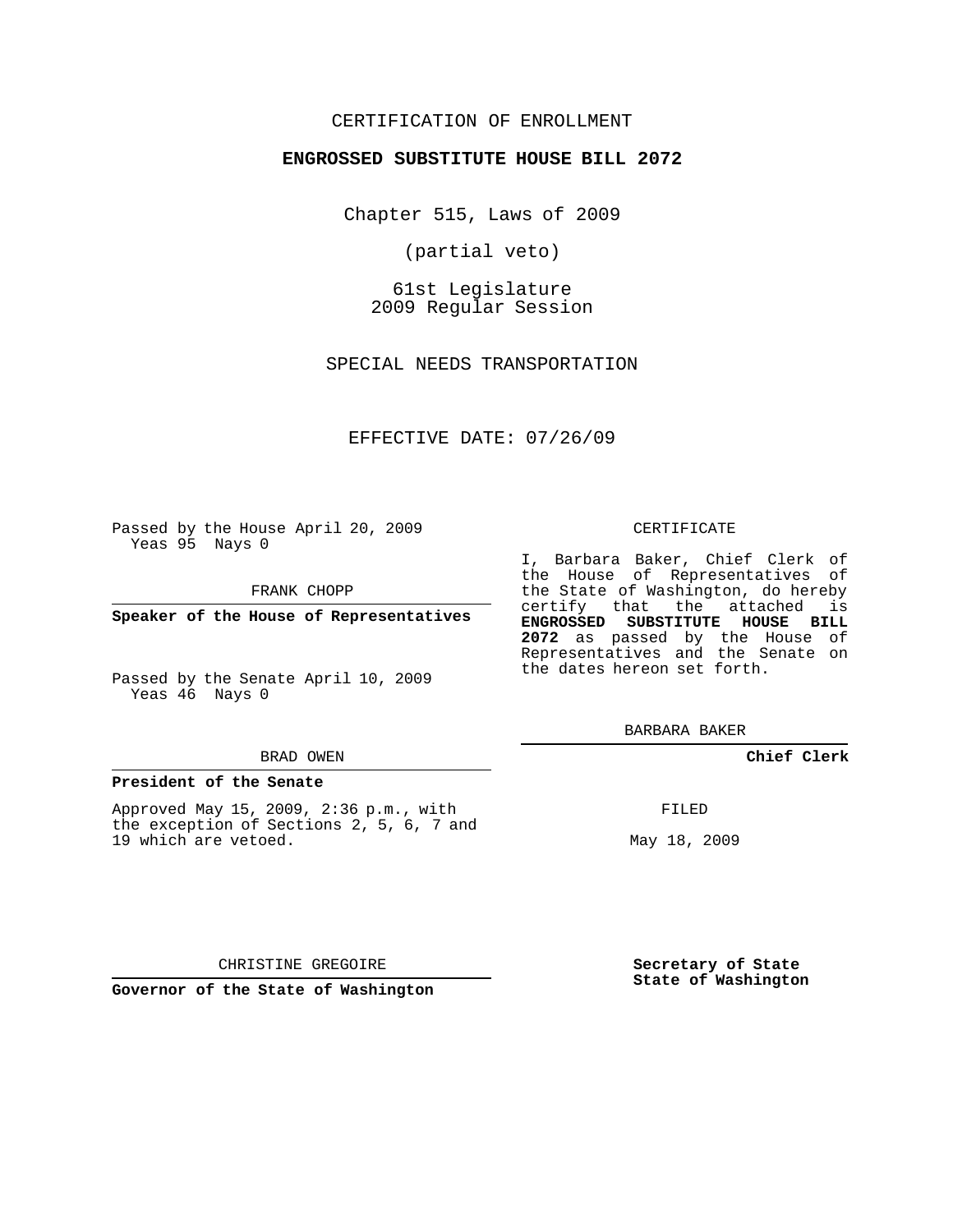# **ENGROSSED SUBSTITUTE HOUSE BILL 2072** \_\_\_\_\_\_\_\_\_\_\_\_\_\_\_\_\_\_\_\_\_\_\_\_\_\_\_\_\_\_\_\_\_\_\_\_\_\_\_\_\_\_\_\_\_

\_\_\_\_\_\_\_\_\_\_\_\_\_\_\_\_\_\_\_\_\_\_\_\_\_\_\_\_\_\_\_\_\_\_\_\_\_\_\_\_\_\_\_\_\_

AS AMENDED BY THE SENATE

Passed Legislature - 2009 Regular Session

**State of Washington 61st Legislature 2009 Regular Session**

**By** House Transportation (originally sponsored by Representatives Wallace, Clibborn, and Wood)

READ FIRST TIME 03/03/09.

 AN ACT Relating to advancing effective transportation for persons with special transportation needs; amending RCW 47.06B.010, 47.06B.020, 47.06B.030, 47.06B.050, 36.73.020, 47.80.023, 47.06B.900, and 47.06B.901; adding new sections to chapter 47.06B RCW; adding a new section to chapter 28A.300 RCW; adding a new section to chapter 35.58 RCW; adding a new section to chapter 47.01 RCW; creating a new section; and providing an effective date.

BE IT ENACTED BY THE LEGISLATURE OF THE STATE OF WASHINGTON:

 NEW SECTION. **Sec. 1.** A new section is added to chapter 47.06B RCW to read as follows:

 (1) In 2007, the legislature directed the joint transportation committee to conduct a study of special needs transportation to examine and evaluate the effectiveness of special needs transportation in the state. A particular goal of the study was to explore opportunities to enhance coordination of special needs transportation programs to ensure that they are delivered efficiently and result in improved access and increased mobility options for their clients. It is the intent of the legislature to further consider some of the recommendations, and to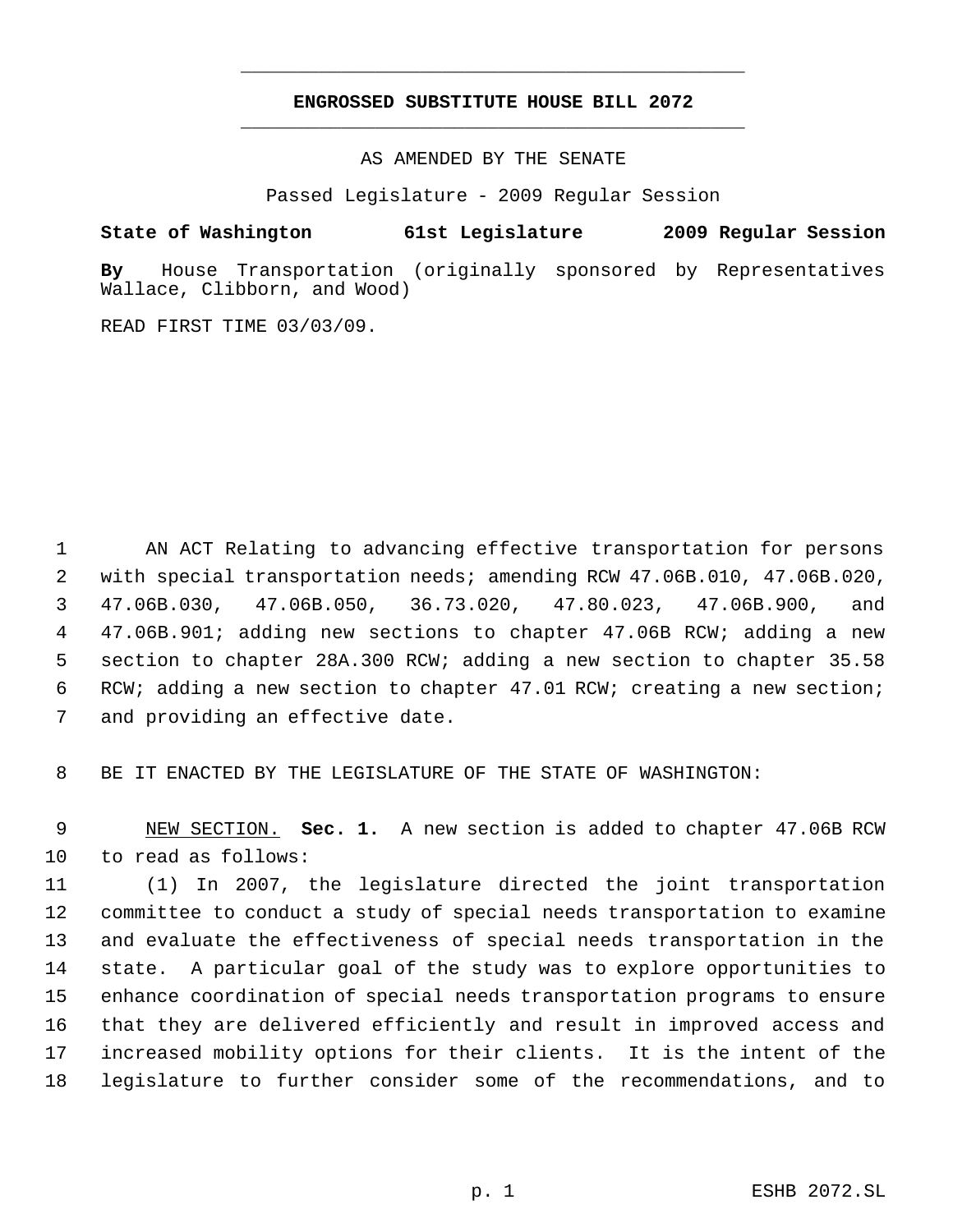implement many of these recommendations in the form of two pilot projects that will test the potential for applying these recommendations statewide in the future.

 (2) The legislature is aware that the department of social and health services submitted an application in December of 2008 to the federal centers for medicare and medicaid services, seeking approval to use the medical match system, a federal funding system that has different requirements from the federal administrative match system currently used by the department. It is the intent of the legislature to advance the goals of this act and the recommendations of the study identified in subsection (1) of this section without jeopardizing the application made by the department.

 (3) By August 15, 2009, the agency council on coordinated transportation shall appoint a work group for the purpose of identifying relevant federal requirements related to special needs transportation, and identifying solutions to streamline the requirements and increase efficiencies in transportation services provided for persons with special transportation needs. To advance its purpose, the work group shall work with relevant federal representatives and agencies to identify and address various challenges and barriers.

 (4) Membership of the work group must include, but not be limited to, one or more representatives from:

 (a) The departments of transportation, veterans affairs, health, and social and health services;

(b) Medicaid nonemergency medical transportation brokers;

(c) Public transit agencies;

 (d) Regional and metropolitan transportation planning organizations, including a representative of the regional transportation planning organization or organizations that provide staff support to the local coordinating coalition established under section 9 of this act;

(e) Indian tribes;

(f) The agency council on coordinated transportation;

 (g) The local coordinating coalitions established under section 9 of this act; and

(h) The office of the superintendent of public instruction.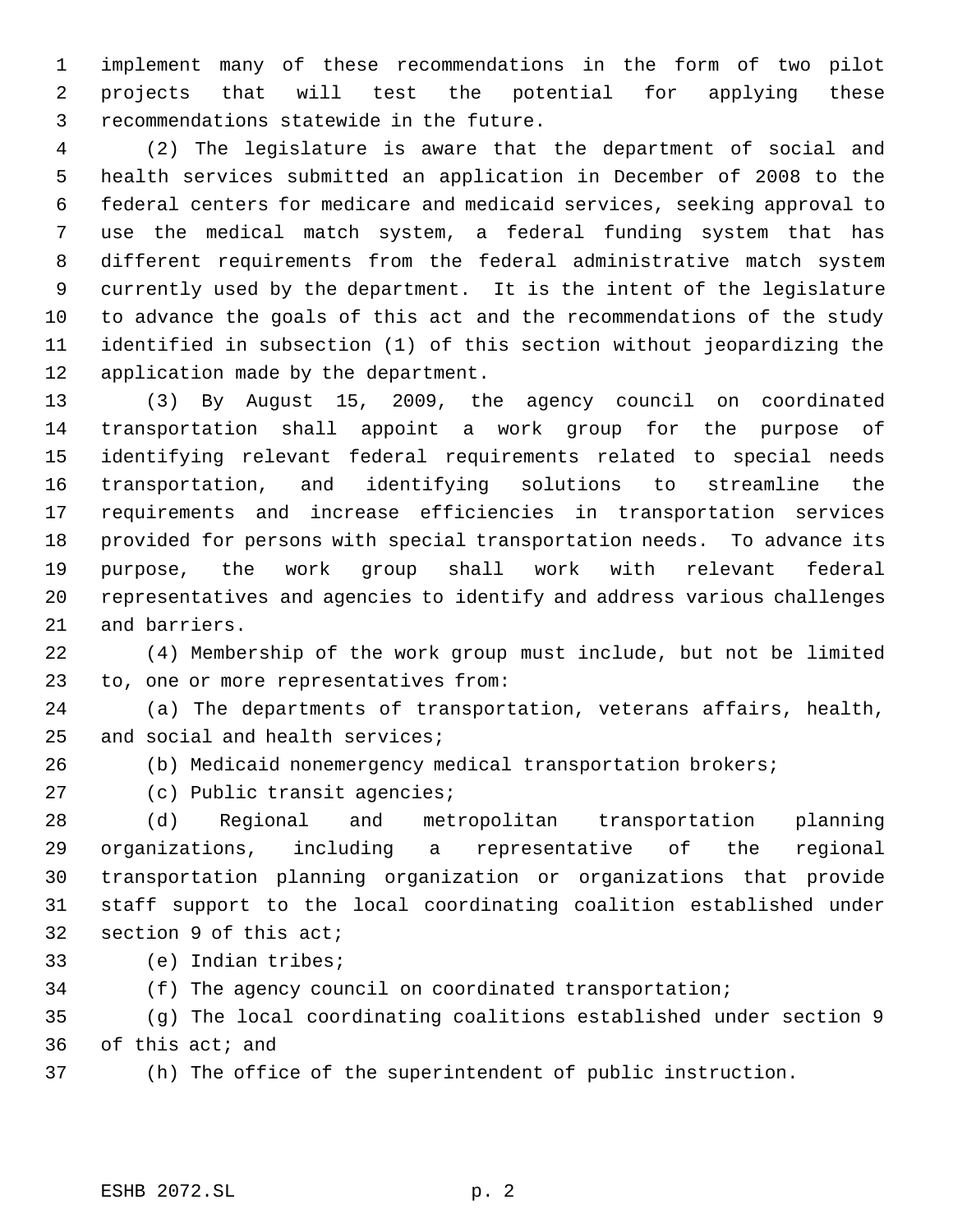(5) The work group shall elect one or more of its members to service as chair or cochairs.

 (6) The work group shall immediately contact representatives of the federal congressional delegation for Washington state and the relevant federal agencies and coordinating authorities including, but not limited to, the federal transit administration, the United States department of health and human services, and the interagency transportation coordinating council on access and mobility, and invite the federal representatives to work collaboratively to:

 (a) Identify transportation definitions and terminology used in the various relevant state and federal programs, and establish consistent transportation definitions and terminology. For purposes of this subsection, relevant state definitions exclude terminology that requires a medical determination, including whether a trip or service is medically necessary;

 (b) Identify restrictions or barriers that preclude federal, state, and local agencies from sharing client lists or other client information, and make progress towards removing any restrictions or barriers;

 (c) Identify relevant state and federal performance and cost reporting systems and requirements, and work towards establishing consistent and uniform performance and cost reporting systems and requirements; and

 (d) Explore, subject to federal approval, opportunities to test cost allocation models, including the pilot projects established in section 11 of this act, that:

 (i) Allow for cost sharing among public paratransit and medicaid 28 nonemergency medical trips; and

 (ii) Capture the value of medicaid trips provided by public transit agencies for which they are not currently reimbursed with a funding match by federal medicaid dollars.

 (7) By December 1, 2009, the work group shall submit a report to the joint transportation committee that explains the progress made towards the goals of this section and identifies any necessary legislative action that must be taken to implement all the provisions of this section. A second progress report must be submitted to the joint transportation committee by June 1, 2010, and a final report must be submitted to the joint transportation committee by December 1, 2010.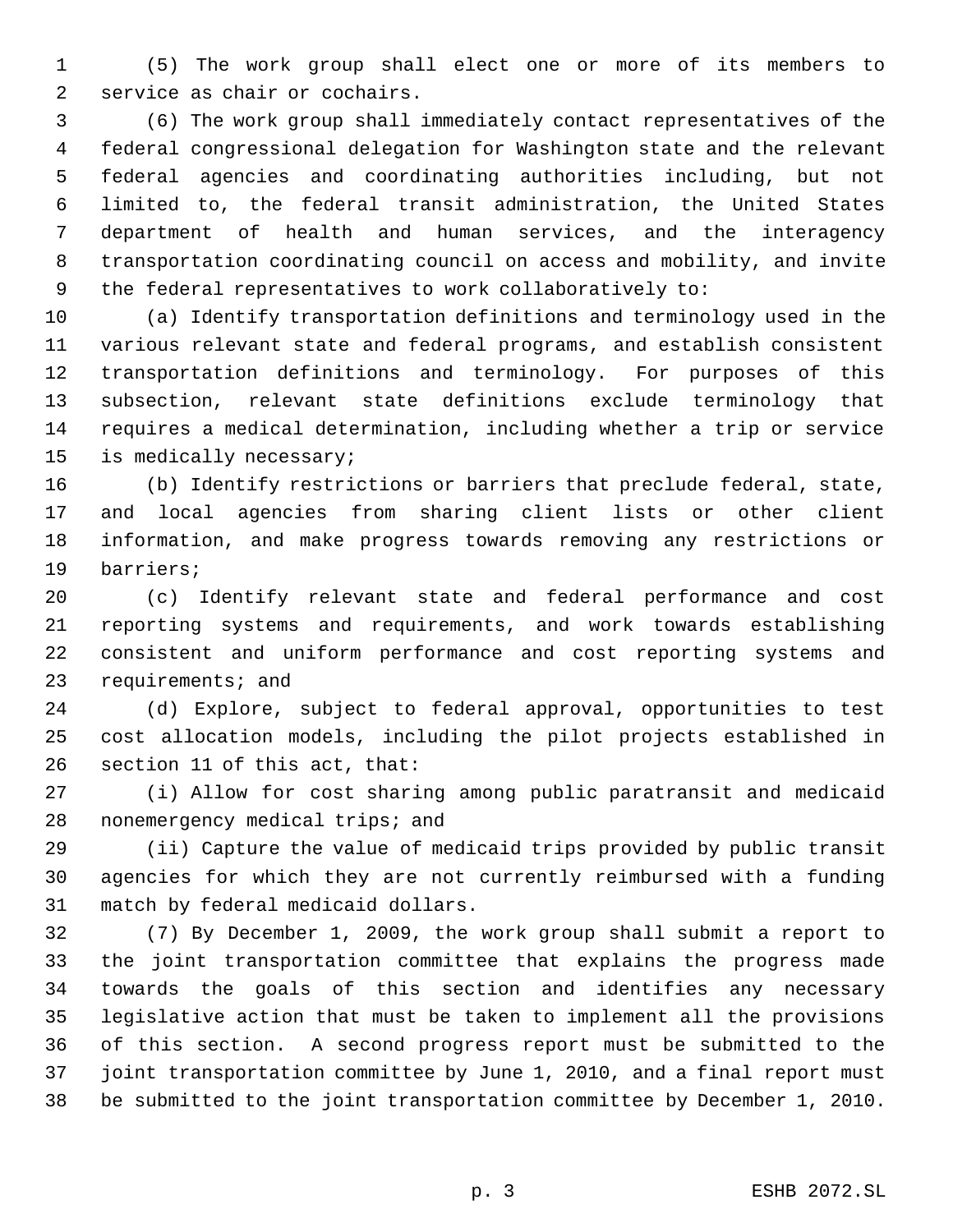*\*NEW SECTION. Sec. 2. A new section is added to chapter 47.06B RCW to read as follows:*

 *(1) By August 15, 2009, the agency council on coordinated transportation shall appoint a work group to consider certain recommendations resulting from the study identified in section 1(1) of this act. In conducting its analysis, the work group must consult with the appropriate federal agencies, including the federal transit administration, the United States department of health and human services, and the interagency transportation coordinating council on access and mobility.*

 *(2) The work group must be chaired by a representative of the agency council on coordinated transportation, and members must include one or more representatives of:*

*(a) Regional and metropolitan planning organizations;*

*(b) Transit agencies;*

 *(c) Brokerages providing nonemergency medical transportation services; and*

*(d) The department of social and health services.*

 *(3) The work group may consider any recommendation resulting from the study identified in section 1(1) of this act, and shall specifically consider the study's recommendations regarding the procurement and designation of community access managers, including:*

*(a) The most appropriate agency to make those designations;*

 *(b) The preferred geographic regions in which to establish community access managers;*

 *(c) The duties and responsibilities of community access managers; and*

 *(d) Any study recommendations that may interfere with the department's application as described in section 1(2) of this act, and potential solutions to those issues.*

 *(4) The work group may also develop an alternative to the community access manager model proposed in the 2009 special needs transportation study recommendations, as described in section 1(1) of this act, as a recommendation to be considered by the joint transportation committee. Any proposed alternative model must build upon the work conducted in the pilot projects under section 11 of this act and the work completed in the 2009 study, and must be consistent with the goals of the 2009 study.*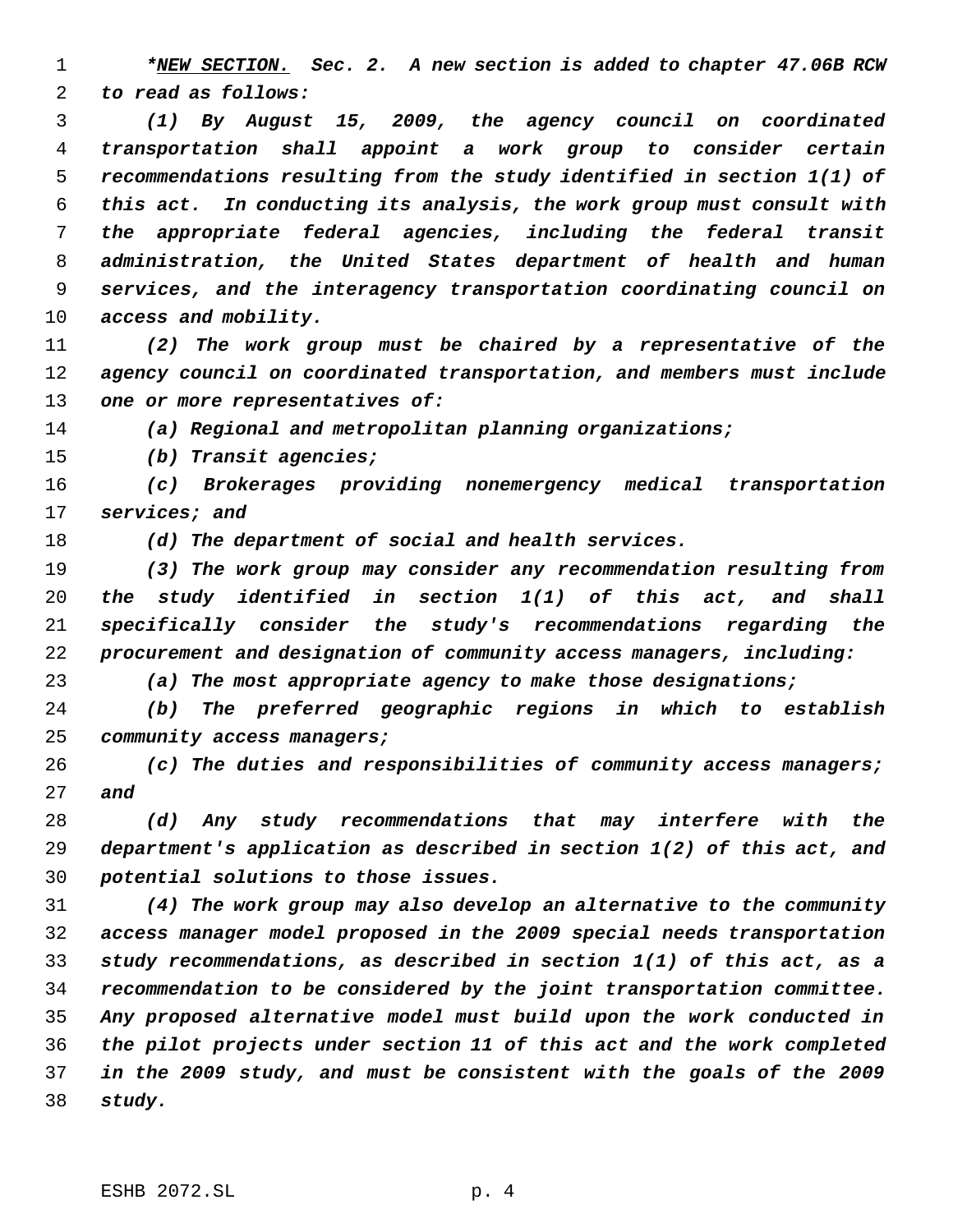*(5) Subject to available funds, the work group may consult with other agencies and organizations as needed.*

 *(6) By December 1, 2009, the agency council on coordinated transportation shall submit a report to the joint transportation committee describing the work group's findings and recommendations for implementing the study recommendations. If the work group finds that additional time is needed to complete its analysis, a second progress report must be submitted to the joint transportation committee by June 1, 2010.*

*\*Sec. 2 was vetoed. See message at end of chapter.*

 **Sec. 3.** RCW 47.06B.010 and 2007 c 421 s 1 are each amended to read as follows:

 The legislature finds that transportation systems for persons with special needs are not operated as efficiently as possible. In too many cases, programs established by the legislature to assist persons with special needs can not be accessed due to these inefficiencies and coordination barriers.

 The legislature further finds that the transportation needs of each community are unique, and that transportation services may be improved by establishing a system of statewide oversight that seeks input, 20 collaboration, and cooperation from and among all local service providers, including public agencies, private organizations, and community-based groups.

 It is the intent of the legislature that public transportation agencies, pupil transportation programs, private nonprofit transportation providers, and other public agencies sponsoring programs that require transportation services coordinate those transportation services. Through coordination of transportation services, programs will achieve increased efficiencies and will be able to provide more rides to a greater number of persons with special needs.

 **Sec. 4.** RCW 47.06B.020 and 2007 c 421 s 2 are each amended to read as follows:

 (1) The agency council on coordinated transportation is created. The purpose of the council is to advance and improve accessibility to and coordination of special needs transportation services statewide. 35 The council is composed of  $((\text{ten}))$  fourteen voting members and four nonvoting, legislative members.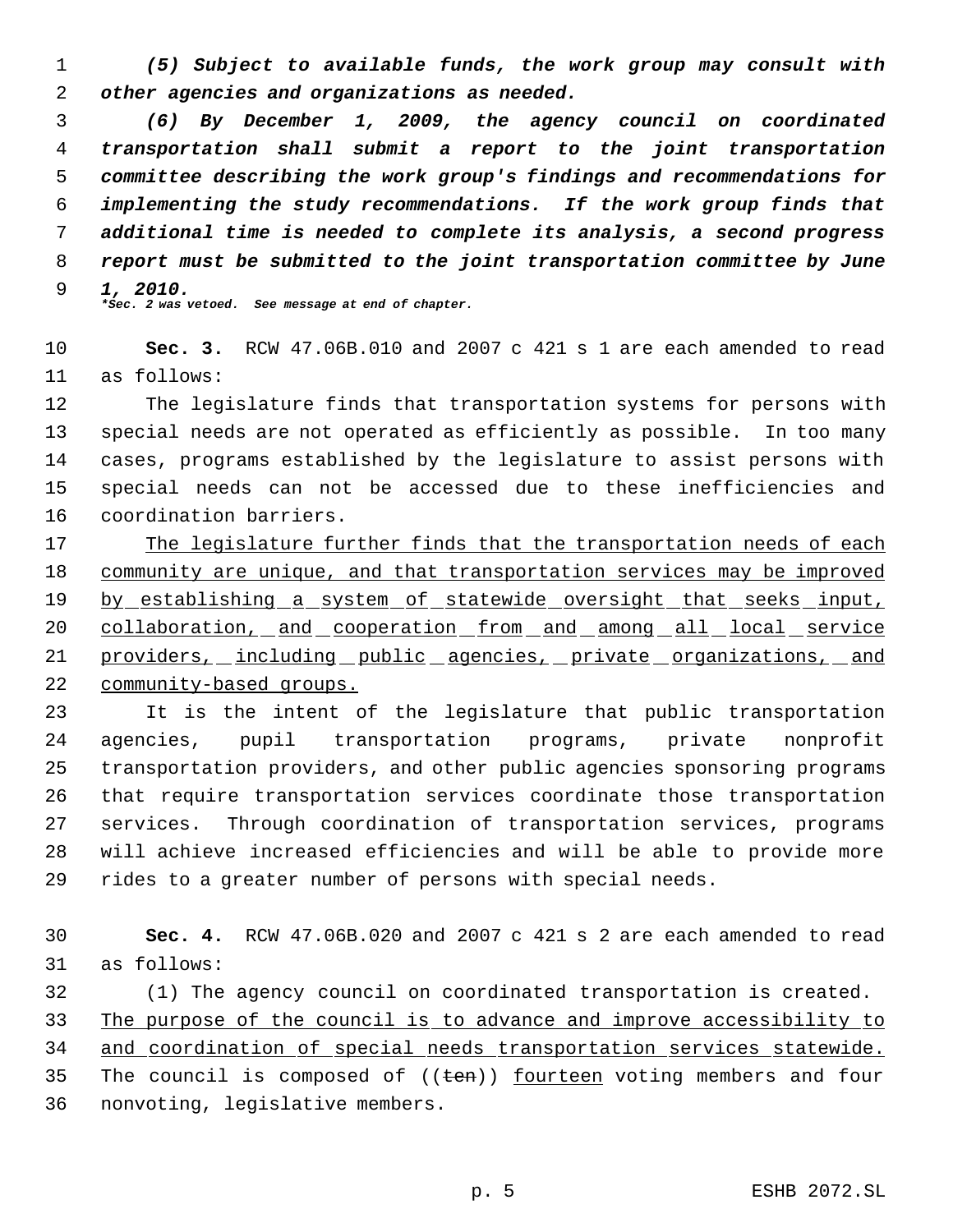1 (2) The ((ten)) <u>fourteen</u> voting members are the superintendent of public instruction or a designee, the secretary of transportation or a designee, the secretary of the department of social and health services 4 or a designee, and ((seven)) eleven members appointed by the governor as follows:

(a) One representative from the office of the governor;

 (b) Three persons who are consumers of special needs transportation services, which must include:

 (i) One person designated by the executive director of the governor's committee on disability issues and employment; and

 (ii) One person who is designated by the executive director of the developmental disabilities council;

 (c) One representative from the Washington association of pupil transportation;

 (d) One representative from the Washington state transit 16 association; ((and))

(e) One of the following:

 (i) A representative from the community transportation association of the Northwest; or

 (ii) A representative from the community action council 21 association<sub>i</sub>

22 (f) One person who represents regional transportation planning organizations and metropolitan planning organizations;

24 (g) One representative of brokers who provide nonemergency, medically necessary trips to persons with special transportation needs under the medicaid program administered by the department of social and 27 health services;

28 (h) One representative from the Washington state department of veterans affairs; and

(i) One representative of the state association of counties.

(3) The four nonvoting members are legislators as follows:

 (a) Two members from the house of representatives, one from each of the two largest caucuses, appointed by the speaker of the house of representatives, including at least one member from the house transportation policy and budget committee or the house appropriations committee; and

(b) Two members from the senate, one from each of the two largest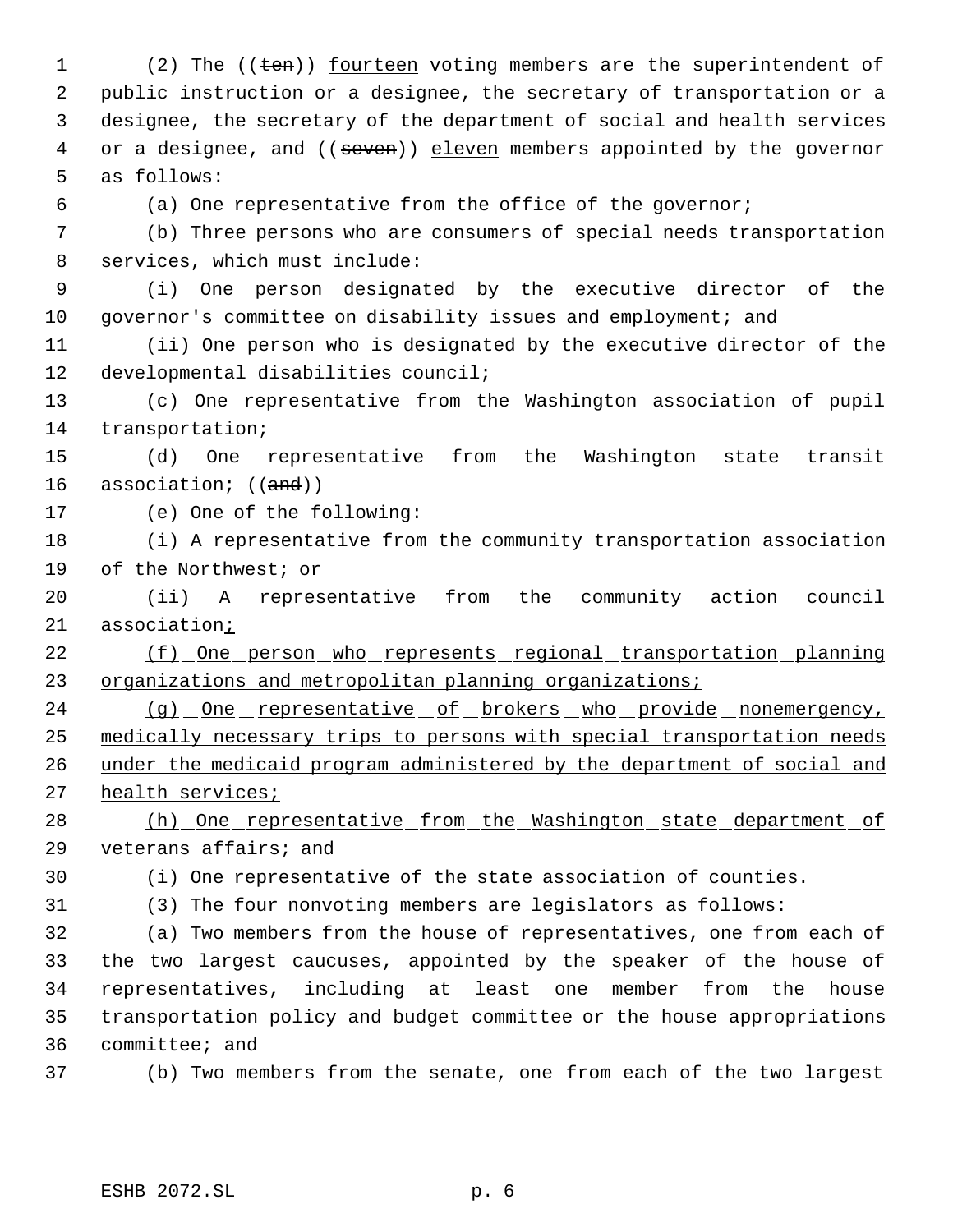caucuses, appointed by the president of the senate, including at least one member from the senate transportation committee or the senate ways and means committee.

 (4) Gubernatorial appointees of the council will serve two-year terms. Members may not receive compensation for their service on the council, but will be reimbursed for actual and necessary expenses incurred in performing their duties as members as set forth in RCW 43.03.220.

9 (5) ((The secretary of transportation or a designee shall serve as 10 the chair.

11  $(6)$ )) The council shall vote on an annual basis to elect one of its 12 voting members to serve as chair. The position of chair must rotate 13 among the represented agencies, associations, and interest groups at least every two years. If the position of chair is vacated for any 15 reason, the secretary of transportation or the secretary's designee 16 shall serve as acting chair until the next regular meeting of the 17 council, at which time the members will elect a chair.

 (6) The council shall periodically assess its membership to ensure 19 that there exists a balanced representation of persons with special 20 transportation needs and providers of special transportation needs services. Recommendations for modifying the membership of the council must be included in the council's biennial report to the legislature as provided in RCW 47.06B.050.

24 (7) The department of transportation shall provide necessary staff support for the council.

26 ( $(\overline{+7})$ ) (8) The council may receive gifts, grants, or endowments from public or private sources that are made from time to time, in trust or otherwise, for the use and benefit of the purposes of the council and spend gifts, grants, or endowments or income from the public or private sources according to their terms, unless the receipt of the gifts, grants, or endowments violates RCW 42.17.710.

 $(1 + 8)$ ) (9) The meetings of the council must be open to the public, with the agenda published in advance, and minutes kept and made available to the public. The public notice of the meetings must indicate that accommodations for persons with disabilities will be made available upon request.

37 ( $(\frac{49}{10})$  (10) All meetings of the council must be held in locations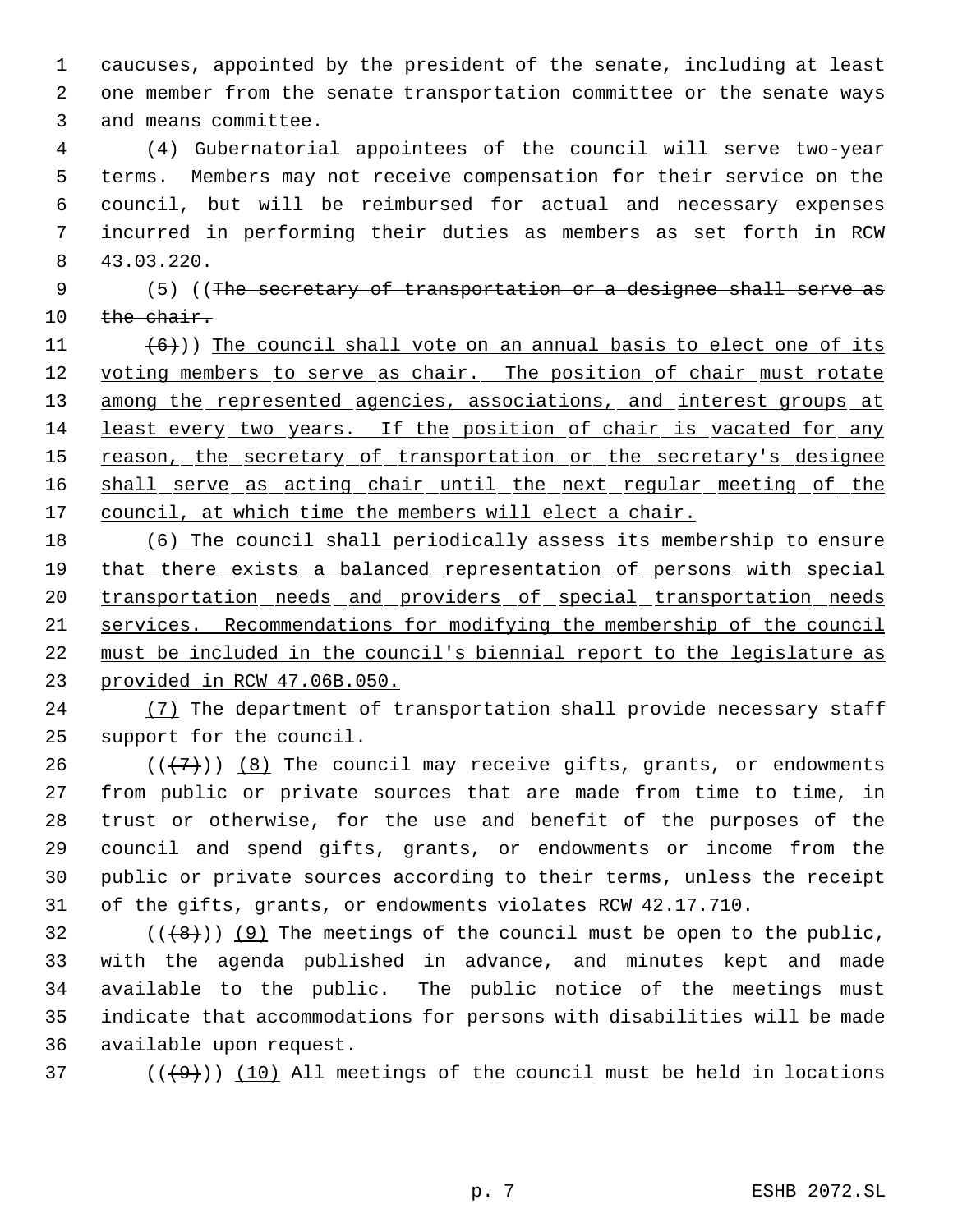that are readily accessible to public transportation, and must be scheduled for times when public transportation is available.

  $((+10))$  (11) The council shall make an effort to include presentations by and work sessions including persons with special transportation needs.

 *\*Sec. 5. RCW 47.06B.030 and 2007 c 421 s 3 are each amended to read as follows:*

 *(((1))) To assure implementation of an effective system of coordinated transportation that meets the needs of persons with special transportation needs, the agency council on coordinated transportation shall:*

 *(1) Consistent with the policy goals set forth in RCW 47.04.280, propose statewide policies and objectives, subject to enactment by the legislature, that are designed to advance the coordination of and to increase efficiencies in special needs transportation services;*

*(2) Adopt a biennial work plan that must, at a minimum:*

 *(a) Focus on projects that identify and address barriers in laws, policies, and procedures;*

*(b) Focus on results; and*

 *(c) Identify and advocate for transportation system improvements for persons with special transportation needs((.*

*(2) The council shall,));*

 *(3) Collaborate with and monitor the efforts of the local coordinating coalitions established under section 9 of this act;*

 *(4) Establish uniform measurable outcome-based performance objectives and measures for evaluating:*

 *(a) The effectiveness of any grant programs administered by the council;*

 *(b) The council's progress made toward accomplishing its overall objectives; and*

 *(c) In collaboration with local coordinating coalitions established under section 9 of this act, the progress made in each region toward advancing coordination of and accessibility to special needs transportation services;*

 *(5) Periodically provide input and recommendations to local and regional planning organizations for advancing special needs coordinated transportation;*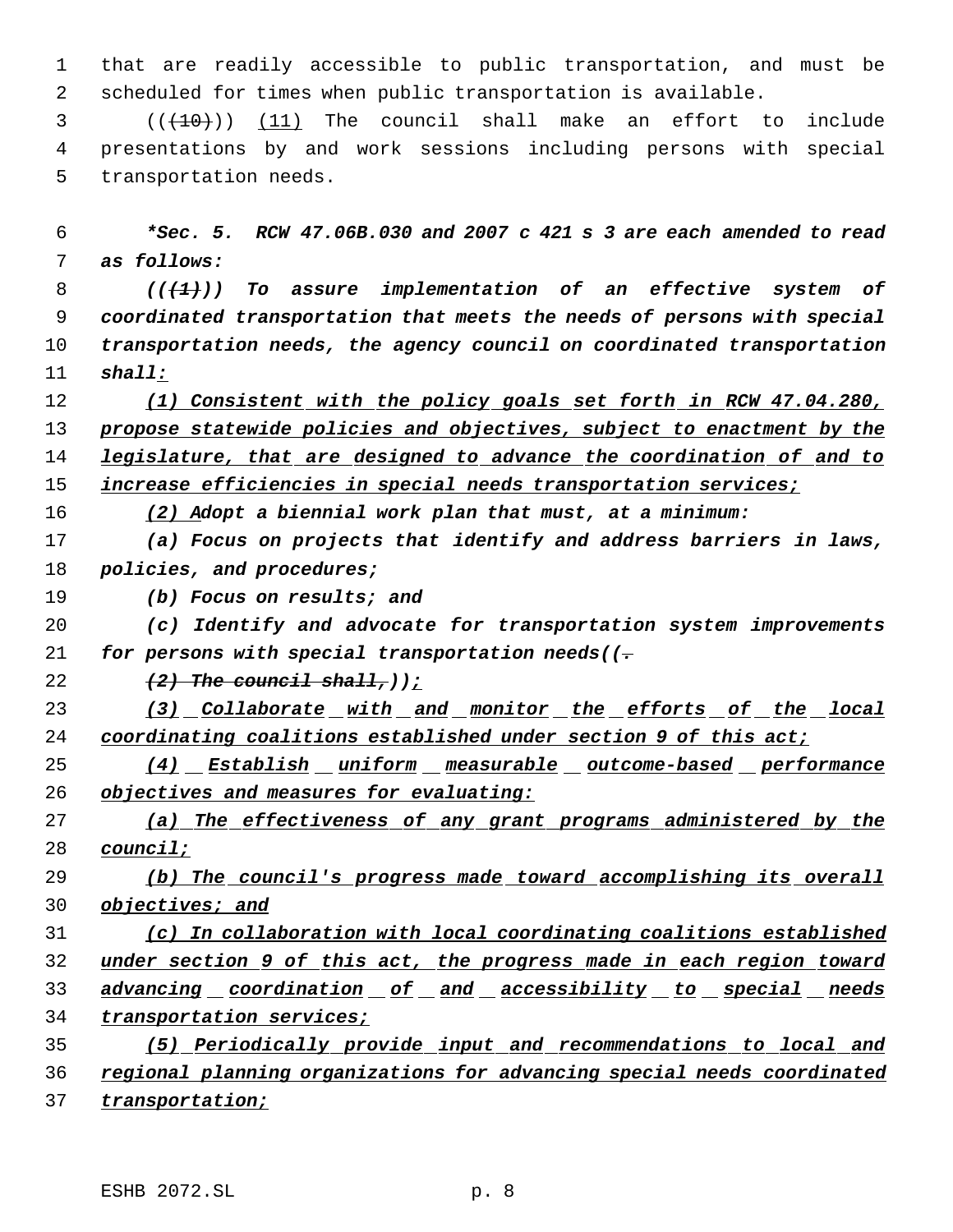*(6) Appoint members to local coordinating coalitions, as provided in section 9 of this act;*

 *(7) Beginning with the 2009-2011 biennial transportation budget, and at the request of the department, review and assess applications made for state paratransit/special needs grants, as provided in section 223(1), chapter 121, Laws of 2008, or other special needs transportation grants administered by the department;*

 *(8) As necessary, convene work groups at the state, regional, or local level to develop and implement coordinated approaches to special needs transportation((.*

*(3)));*

 *(9) To improve the service experienced by persons with special transportation needs, ((the council shall)) develop statewide guidelines for customer complaint processes so that information about policies regarding the complaint processes is available consistently and consumers are appropriately educated about available options. To be eligible for funding on or after January 1, 2008, organizations applying for state paratransit/special needs grants as described in section 226(1), chapter 370, Laws of 2006 must implement a process following the guidelines established by the council((.*

*(4) The council shall)); and*

 *(10) Represent the needs and interests of persons with special transportation needs in statewide efforts for emergency and disaster preparedness planning by advising the emergency management council on how to address transportation needs for high-risk individuals during and after disasters.*

*\*Sec. 5 was vetoed. See message at end of chapter.*

 *\*NEW SECTION. Sec. 6. A new section is added to chapter 47.06B RCW to read as follows:*

 *(1) The legislature acknowledges that successful models of coordination among state, regional, and local service providers recognize that cost accounting and cost allocation are integral components in meeting the statutory obligations of the various funding sources that may be used to support the purchase of services from special needs transportation service providers. To that end, the agency council on coordinated transportation must work collaboratively with any appropriate agencies and transportation providers and organizations to:*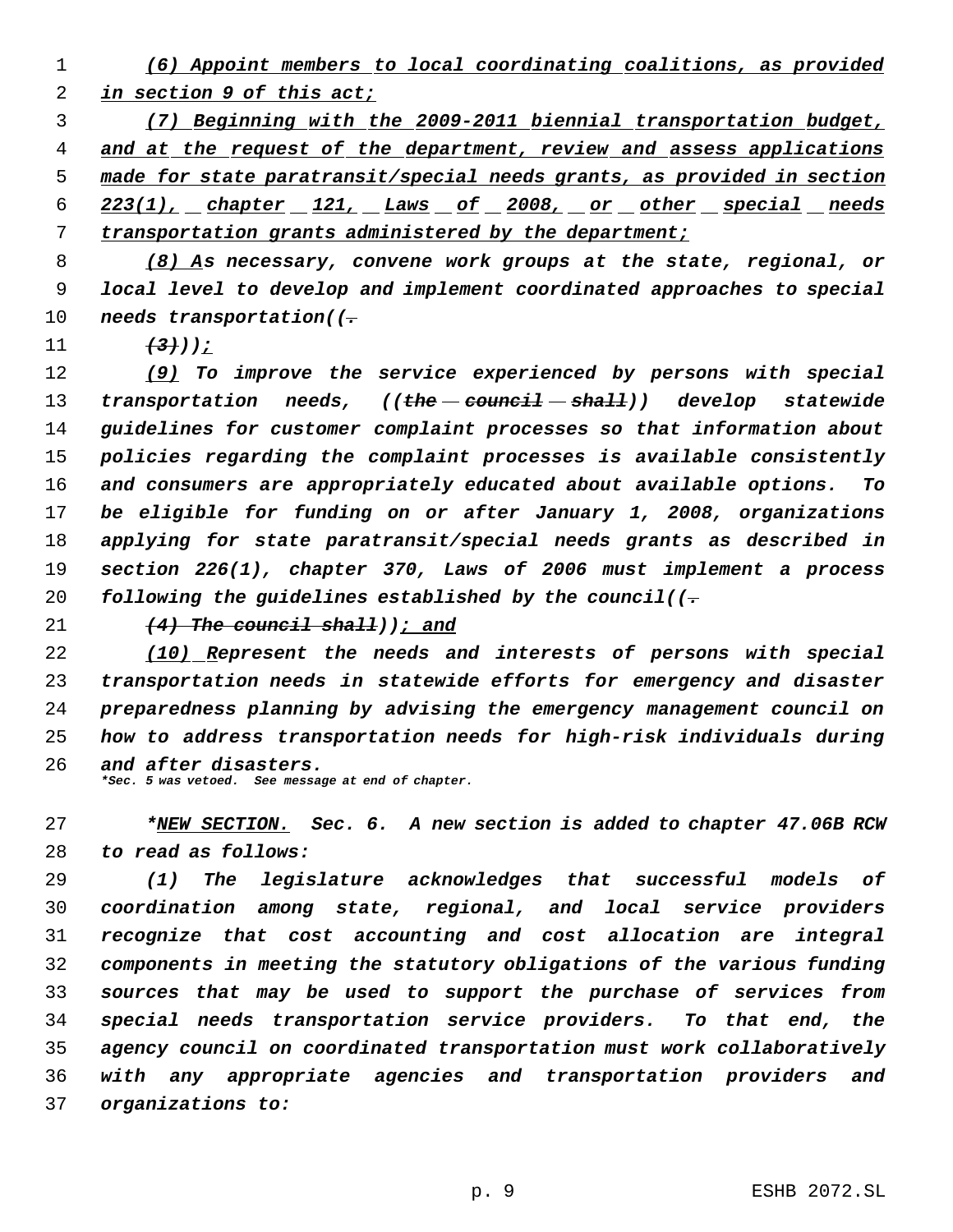*(a) Develop and adopt common units of service definitions including, but not limited to, definitions for vehicle miles, vehicle hours, and passenger trips, consistent with any relevant definitions established under section 1 of this act. For purposes of this subsection, "common units of service" excludes elements involving medical determinations, including whether a trip type or transportation service is medically necessary; and*

 *(b) Develop uniform performance and cost reporting systems, consistent with performance and cost reporting systems established under section 1 of this act.*

 *(2) By December 1, 2009, the agency council on coordinated transportation shall submit a report to the joint transportation committee that, at a minimum, describes the progress made towards the goals of this section. If necessary, a second progress report must be submitted to the joint transportation committee by June 1, 2010, and a final report must be submitted to the joint transportation committee by December 1, 2010.*

*\*Sec. 6 was vetoed. See message at end of chapter.*

 *\*NEW SECTION. Sec. 7. A new section is added to chapter 47.06B RCW to read as follows:*

 *(1) In cooperation with the department of social and health services and the Washington state patrol, the agency council on coordinated transportation shall make progress toward the goal of establishing a single clearinghouse for driver background checks within the most cost-effective agency. To that end, the council shall, at a minimum:*

*(a) Review any previous relevant studies;*

 *(b) Identify and collaborate with agencies engaged in background check analysis; and*

 *(c) Develop a work plan to achieve the objectives identified in this subsection.*

 *(2) By December 1, 2009, the agency council on coordinated transportation shall submit a report to the joint transportation committee that, at a minimum, describes the progress made towards the goals of this section. If necessary, a second progress report must be submitted to the joint transportation committee by June 1, 2010, and a final report must be submitted to the joint transportation committee by December 1, 2010. \*Sec. 7 was vetoed. See message at end of chapter.*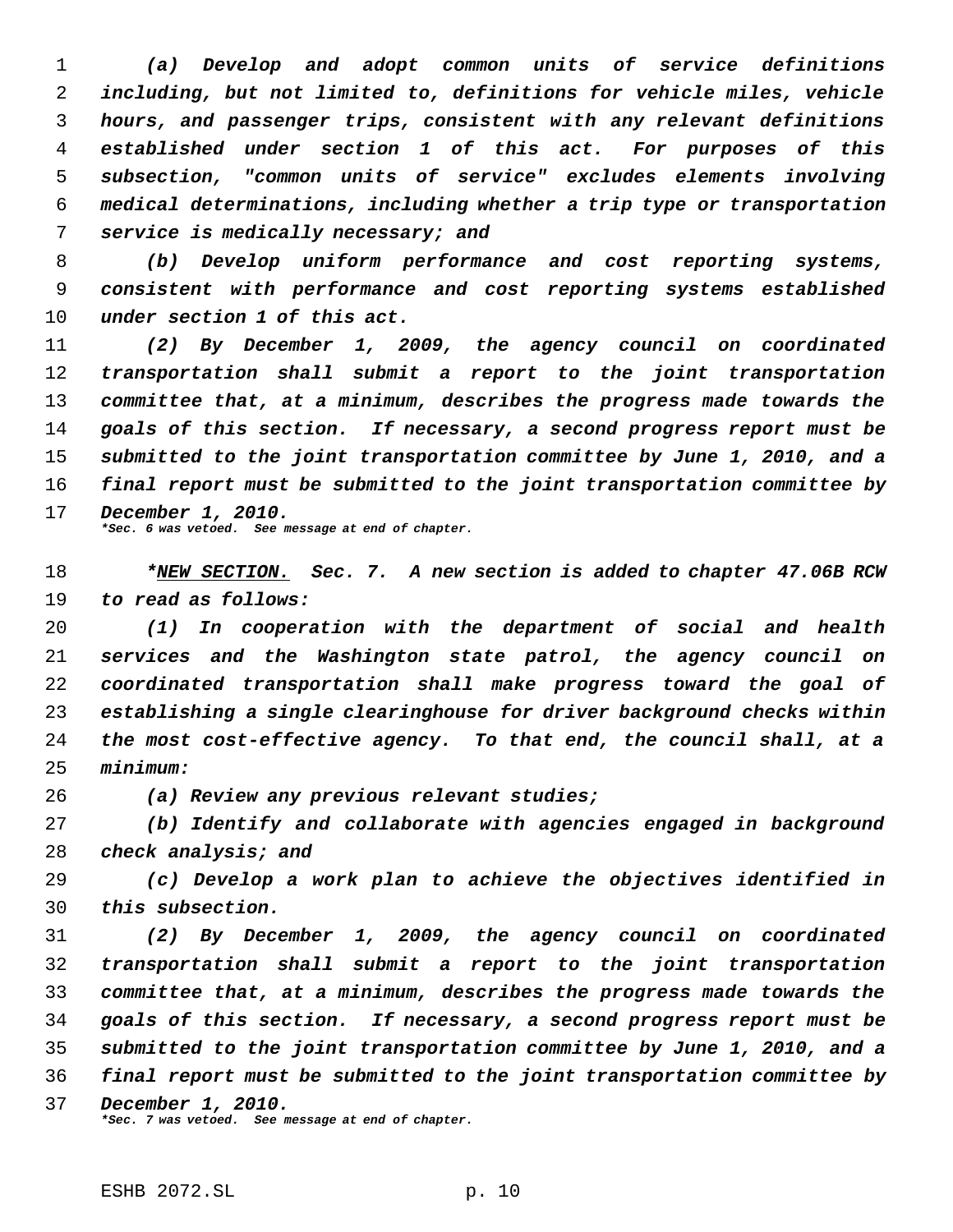**Sec. 8.** RCW 47.06B.050 and 2007 c 421 s 6 are each amended to read as follows:

 The agency council on coordinated transportation shall submit a 4 progress report ((on-council-activities)) to the legislature by December 1, 2009, and every other year thereafter. The report must describe the council's progress in achieving its objectives and in attaining the applicable goals identified in the council's biennial work plan and highlight any problems encountered in achieving these 9 goals. The report must also include the required performance measure evaluations established in RCW 47.06B.030(4). The information will be reported in a form established by the council.

 NEW SECTION. **Sec. 9.** A new section is added to chapter 47.06B RCW to read as follows:

 (1) A local coordinating coalition is created in each nonemergency medical transportation brokerage region, as designated by the department of social and health services, that encompasses:

 (a) A single county that has a population of more than seven 18 hundred fifty thousand but less than one million; and

 (b) Five counties, and is comprised of at least one county that has a population of more than four hundred thousand.

 (2) The purpose of a local coordinating coalition is to advance local efforts to coordinate and maximize efficiencies in special needs transportation programs and services, contributing to the overall objectives and goals of the agency council on coordinated transportation. The local coordinating coalition shall serve in an advisory capacity to the agency council on coordinated transportation by providing the council with a focused and ongoing assessment of the special transportation needs and services provided within its region.

 (3) The composition and size of each local coordinating coalition may vary by region. Local coordinating coalition members, appointed by the chair of the agency council on coordinated transportation to two- year terms, must reflect a balanced representation of the region's providers of special needs transportation services and must include:

 (a) Members of existing local coordinating coalitions, with approval by those members;

 (b) One or more representatives of the public transit agency or agencies serving the region;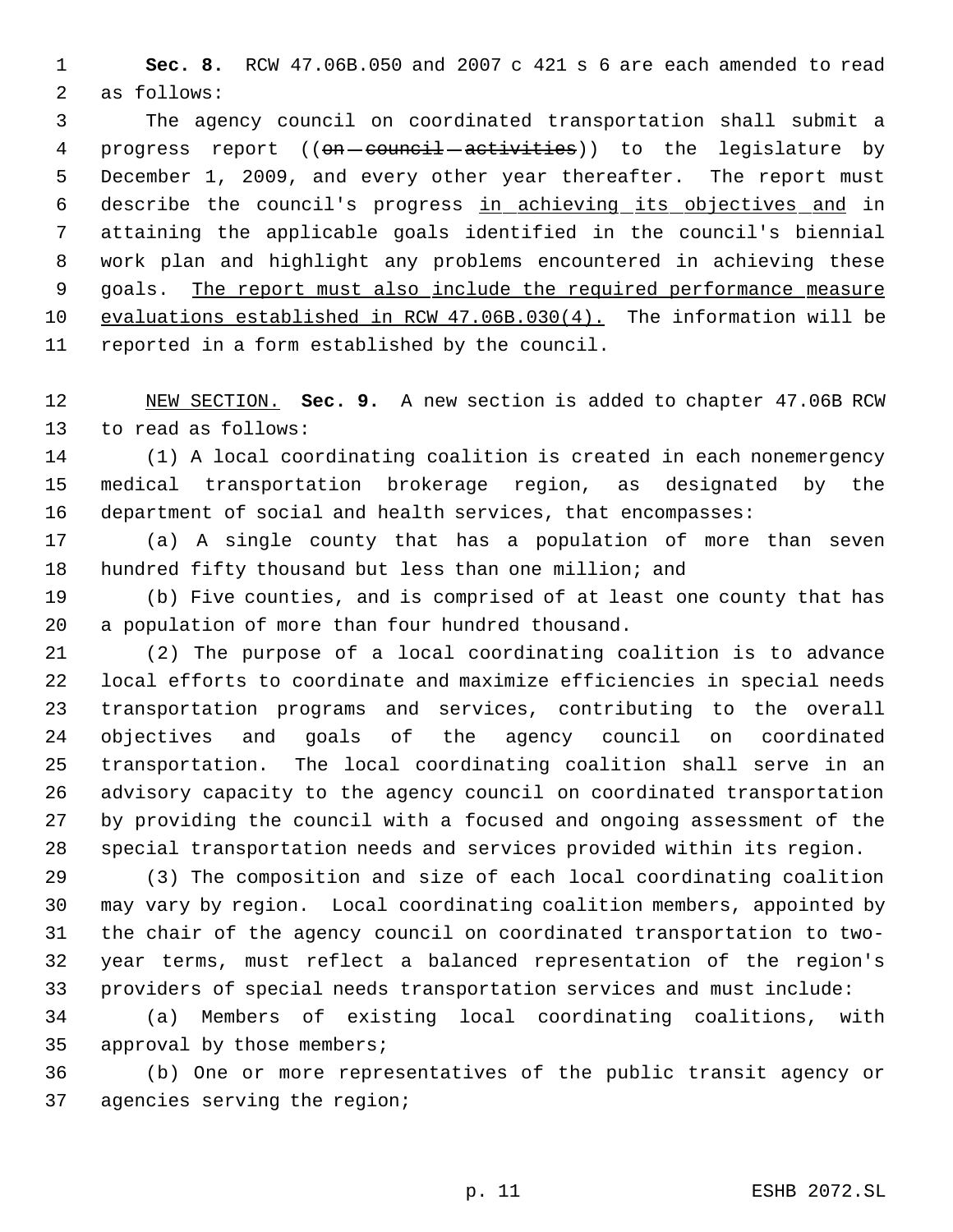(c) One or more representatives of private service providers;

(d) A representative of civic or community-based service providers;

(e) A consumer of special needs transportation services;

 (f) A representative of nonemergency medical transportation medicaid brokers;

(g) A representative of social and human service programs;

(h) A representative of local high school districts; and

 (i) A representative from the Washington state department of veterans affairs.

 (4) Each coalition shall vote on an annual basis to elect one of its members to serve as chair. The position of chair must rotate among the represented members at least every two years. If the position of chair is vacated for any reason, the member representing the regional transportation planning organization described in subsection (6) of this section shall serve as acting chair until the next regular meeting of the coalition, at which time the members will elect a chair.

 (5) Regular meetings of the local coordinating coalition may be convened at the call of the chair or by a majority of the members. Meetings must be open to the public, and held in locations that are readily accessible to public transportation.

 (6) The regional transportation planning organization, as described in chapter 47.80 RCW, serving the region in which the local coordinating coalition is created shall provide necessary staff support for the local coordinating coalition. In regions served by more than one regional transportation planning organization, unless otherwise agreed to by the relevant planning organizations, the regional transportation planning organization serving the largest population within the region shall provide the necessary staff support.

 NEW SECTION. **Sec. 10.** A new section is added to chapter 47.06B RCW to read as follows:

 Local coordinating coalitions established under section 9 of this act shall:

 (1) Identify, to the greatest extent possible, all local transportation facilities, services, and providers serving persons with special transportation needs in the region, including public transit agencies, private companies, nonprofit organizations, and community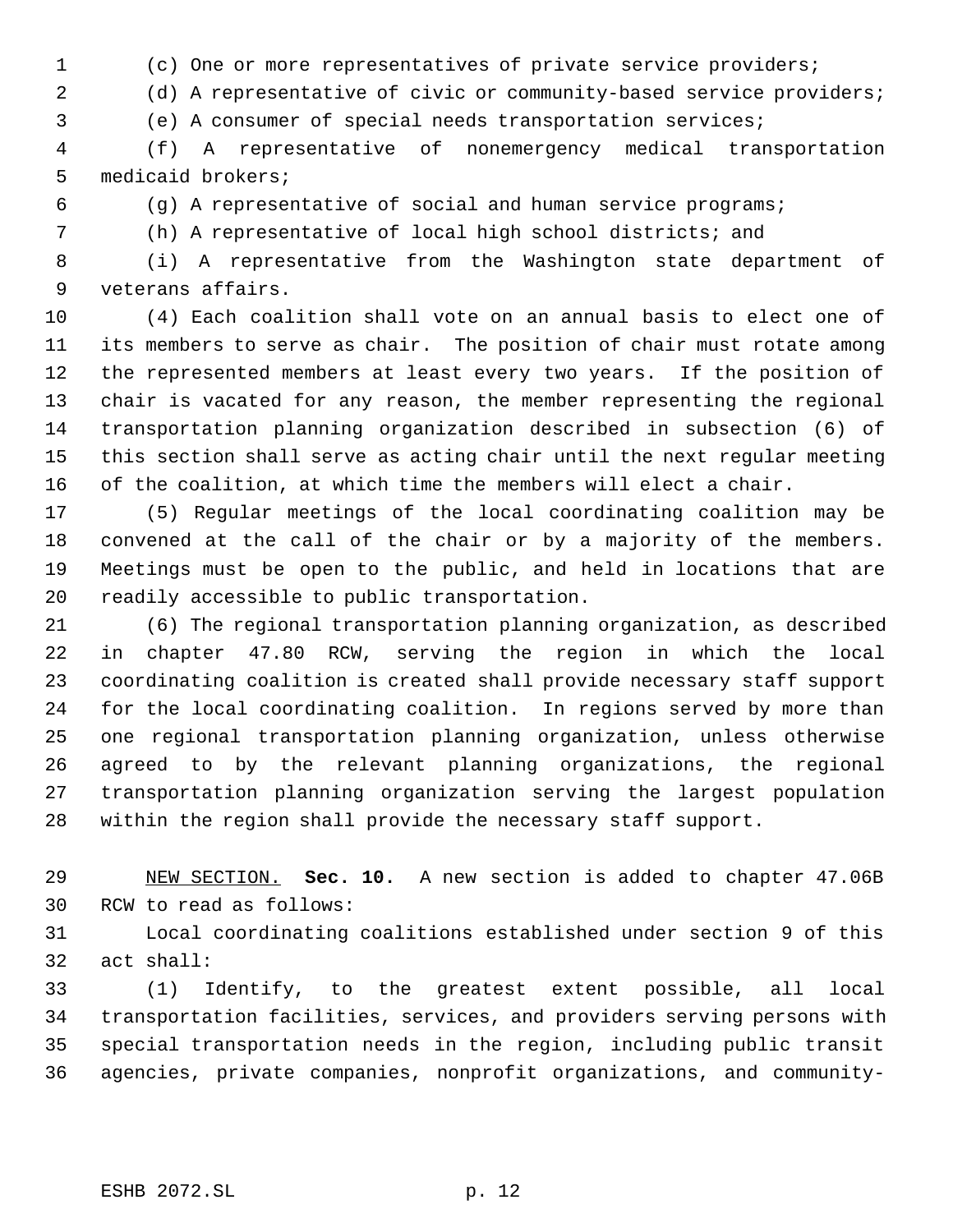based groups. For each service provider, the coalition shall identify the boundaries within which services are provided;

 (2) Identify local service needs, including connectivity gaps and other barriers to reliable and efficient transportation within and across service boundaries;

 (3) Consider strategies to address the local service needs and gaps identified in subsection (2) of this section;

 (4) In consultation with the agency council on coordinated transportation, collaborate with local service providers and operators to identify and propose common connectivity standards. The connectivity standards must, at a minimum, address signage, transit information, schedule coordination, and services provided to address 13 access to and from a transit stop or facility; and

 (5) Beginning December 1, 2009, submit an annual report to the agency council on coordinated transportation that must, at a minimum, describe local efforts to coordinate and maximize efficiencies in special needs transportation programs and services, and progress made in addressing the duties described in this section.

 NEW SECTION. **Sec. 11.** A new section is added to chapter 47.06B RCW to read as follows:

 (1) In addition to the duties identified in sections 9 and 10 of this act, each local coordinating coalition shall develop or implement a pilot project within the coalition's region, as described under section 9(1) of this act, for the purpose of demonstrating cost sharing and cost saving opportunities as described in subsection (2) of this section, and shall keep the agency council on coordinated transportation informed of progress made toward implementing the pilot project. In developing or implementing the pilot project, the local coordinating coalition shall collaborate with the appropriate federal agencies, including the federal transit authority and United States department of health and human services, and may collaborate with other agencies and organizations as deemed appropriate.

(2) The pilot project must be designed to:

 (a) Demonstrate opportunities for cost sharing, including but not limited to opportunities among public paratransit and medicaid nonemergency medical trips; and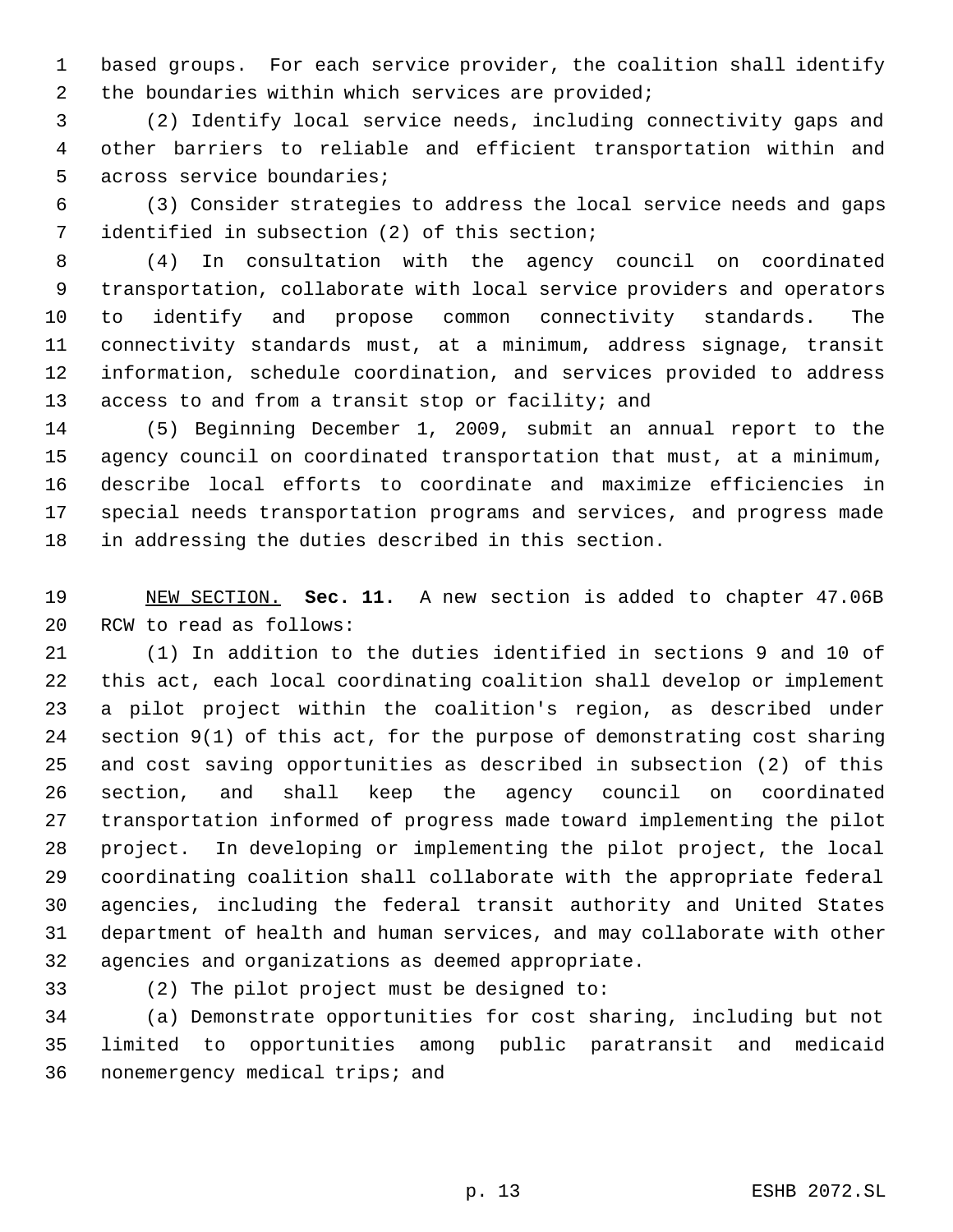(b) Test the feasibility of capturing the value of medicaid trips provided by public transit agencies for which they are not currently reimbursed with a funding match by federal medicaid dollars.

 (3) By December 1, 2009, and by June 1, 2010, each local coordinating coalition shall submit a status report to the joint transportation committee and agency council on coordinated transportation describing progress made in implementing the pilot project. By December 1, 2010, each local coordinating coalition shall issue a final report to the joint transportation committee and the agency council on coordinated transportation describing progress made in implementing the pilot project.

 NEW SECTION. **Sec. 12.** A new section is added to chapter 28A.300 RCW to read as follows:

 By December 31, 2010, the office of the superintendent of public instruction shall establish a uniform process designed to track the additional expenditures for transporting homeless students, including expenditures required under the McKinney Vento act, reauthorized as Title X, Part C, of the no child left behind act, P.L. 107-110, in January 2002. Once established, the superintendent shall adopt the necessary administrative rules to direct each school district to adopt and use the uniform process and track these expenditures. The superintendent shall provide information annually to the agency council on coordinated transportation, created in chapter 47.06B RCW, on total expenditures related to the transportation of homeless students.

 NEW SECTION. **Sec. 13.** A new section is added to chapter 35.58 RCW to read as follows:

 A municipality, as defined in RCW 35.58.272, and each regional transit authority shall work collaboratively with the appropriate local coordinating coalition or coalitions as described under section 9 of this act to advance the coordination of and maximize efficiencies in transportation services provided to persons with special transportation needs as defined in RCW 47.06B.012.

 **Sec. 14.** RCW 36.73.020 and 2006 c 311 s 25 are each amended to read as follows:

(1) The legislative authority of a county or city may establish a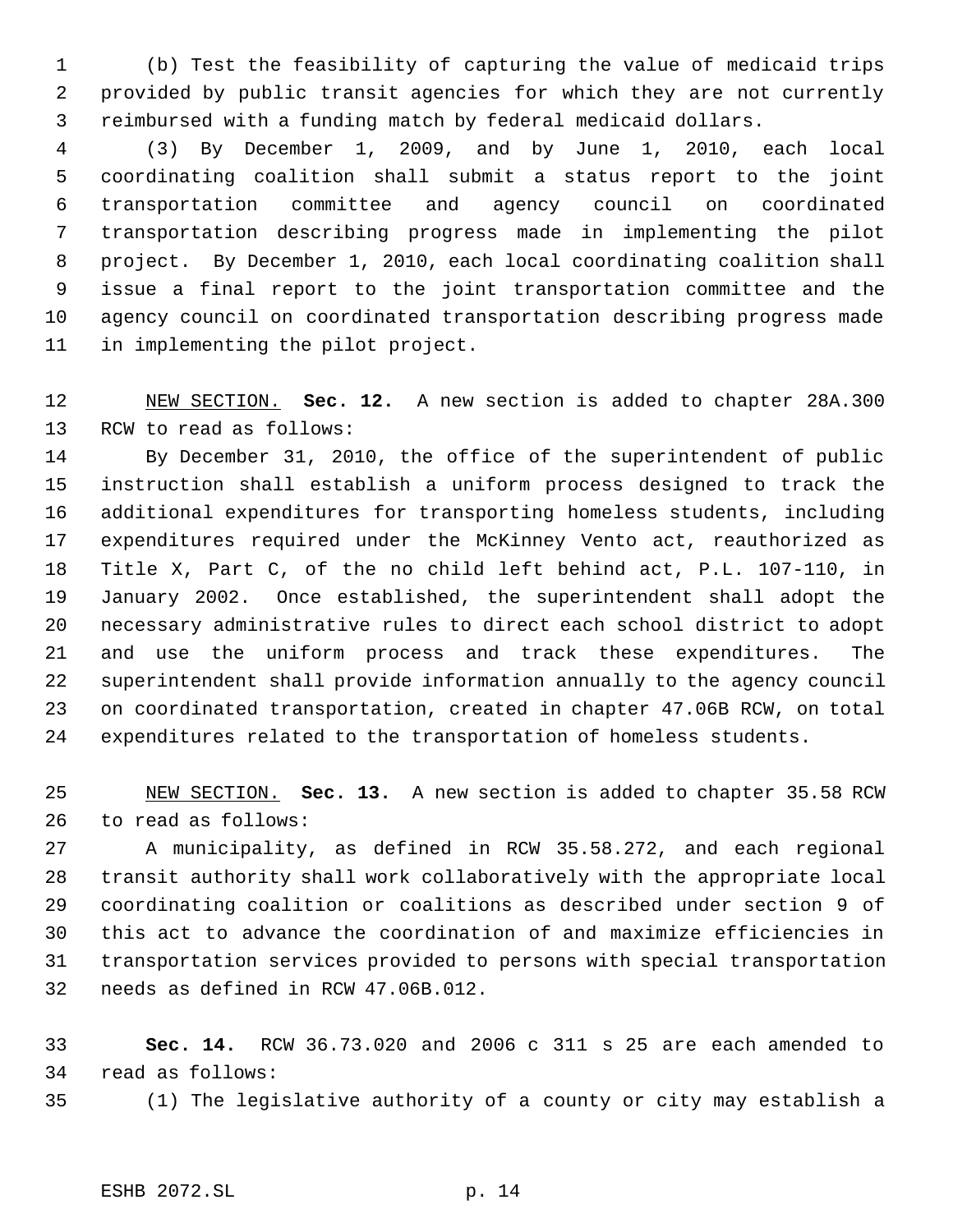transportation benefit district within the county or city area or within the area specified in subsection (2) of this section, for the purpose of acquiring, constructing, improving, providing, and funding a transportation improvement within the district that is consistent with any existing state, regional, and local transportation plans and necessitated by existing or reasonably foreseeable congestion levels. The transportation improvements shall be owned by the county of jurisdiction if located in an unincorporated area, by the city of jurisdiction if located in an incorporated area, or by the state in cases where the transportation improvement is or becomes a state highway. However, if deemed appropriate by the governing body of the transportation benefit district, a transportation improvement may be owned by a participating port district or transit district, unless otherwise prohibited by law. Transportation improvements shall be administered and maintained as other public streets, roads, highways, and transportation improvements. To the extent practicable, the district shall consider the following criteria when selecting transportation improvements:

 (a) Reduced risk of transportation facility failure and improved safety;

- (b) Improved travel time;
- (c) Improved air quality;
- (d) Increases in daily and peak period trip capacity;
- (e) Improved modal connectivity;
- (f) Improved freight mobility;
- (g) Cost-effectiveness of the investment;
- 27 (h) Optimal performance of the system through time; ((and))
- 28 (i) Improved accessibility for, or other benefits to, persons with special transportation needs as defined in RCW 47.06B.012; and
- 

(j) Other criteria, as adopted by the governing body.

 (2) Subject to subsection (6) of this section, the district may include area within more than one county, city, port district, county transportation authority, or public transportation benefit area, if the legislative authority of each participating jurisdiction has agreed to the inclusion as provided in an interlocal agreement adopted pursuant to chapter 39.34 RCW. However, the boundaries of the district need not include all territory within the boundaries of the participating jurisdictions comprising the district.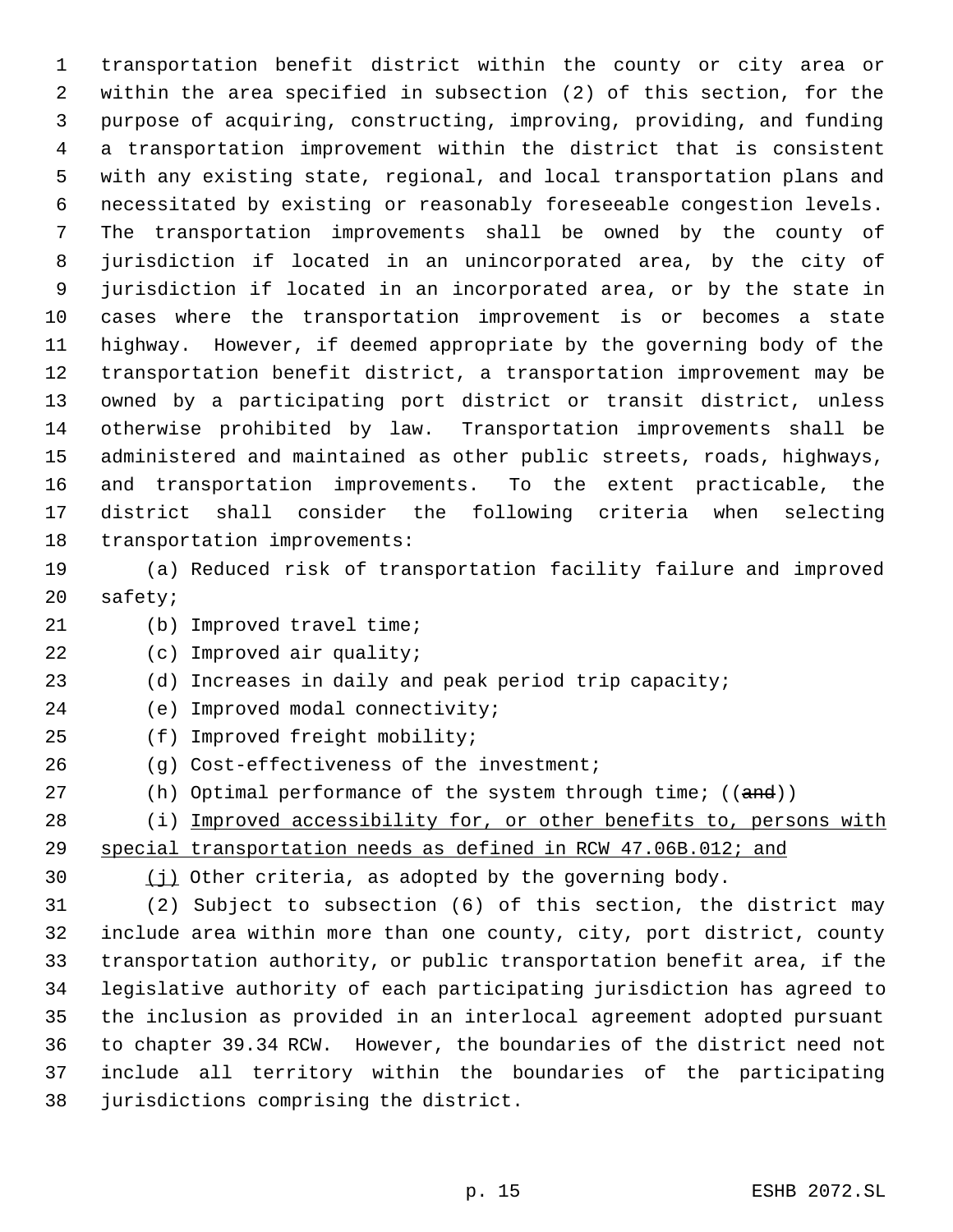(3) The members of the legislative authority proposing to establish the district, acting ex officio and independently, shall constitute the governing body of the district: PROVIDED, That where a district includes area within more than one jurisdiction under subsection (2) of this section, the district shall be governed under an interlocal agreement adopted pursuant to chapter 39.34 RCW. However, the governing body shall be composed of at least five members including at least one elected official from the legislative authority of each participating jurisdiction.

 (4) The treasurer of the jurisdiction proposing to establish the district shall act as the ex officio treasurer of the district, unless an interlocal agreement states otherwise.

 (5) The electors of the district shall all be registered voters residing within the district.

 (6) Prior to December 1, 2007, the authority under this section, regarding the establishment of or the participation in a district, shall not apply to:

 (a) Counties with a population greater than one million five hundred thousand persons and any adjoining counties with a population 20 greater than five hundred thousand persons;

 (b) Cities with any area within the counties under (a) of this subsection; and

 (c) Other jurisdictions with any area within the counties under (a) of this subsection.

 **Sec. 15.** RCW 47.80.023 and 2007 c 421 s 5 are each amended to read as follows:

 Each regional transportation planning organization shall have the following duties:

 (1) Prepare and periodically update a transportation strategy for the region. The strategy shall address alternative transportation modes and transportation demand management measures in regional corridors and shall recommend preferred transportation policies to implement adopted growth strategies. The strategy shall serve as a guide in preparation of the regional transportation plan.

 (2) Prepare a regional transportation plan as set forth in RCW 47.80.030 that is consistent with county-wide planning policies if such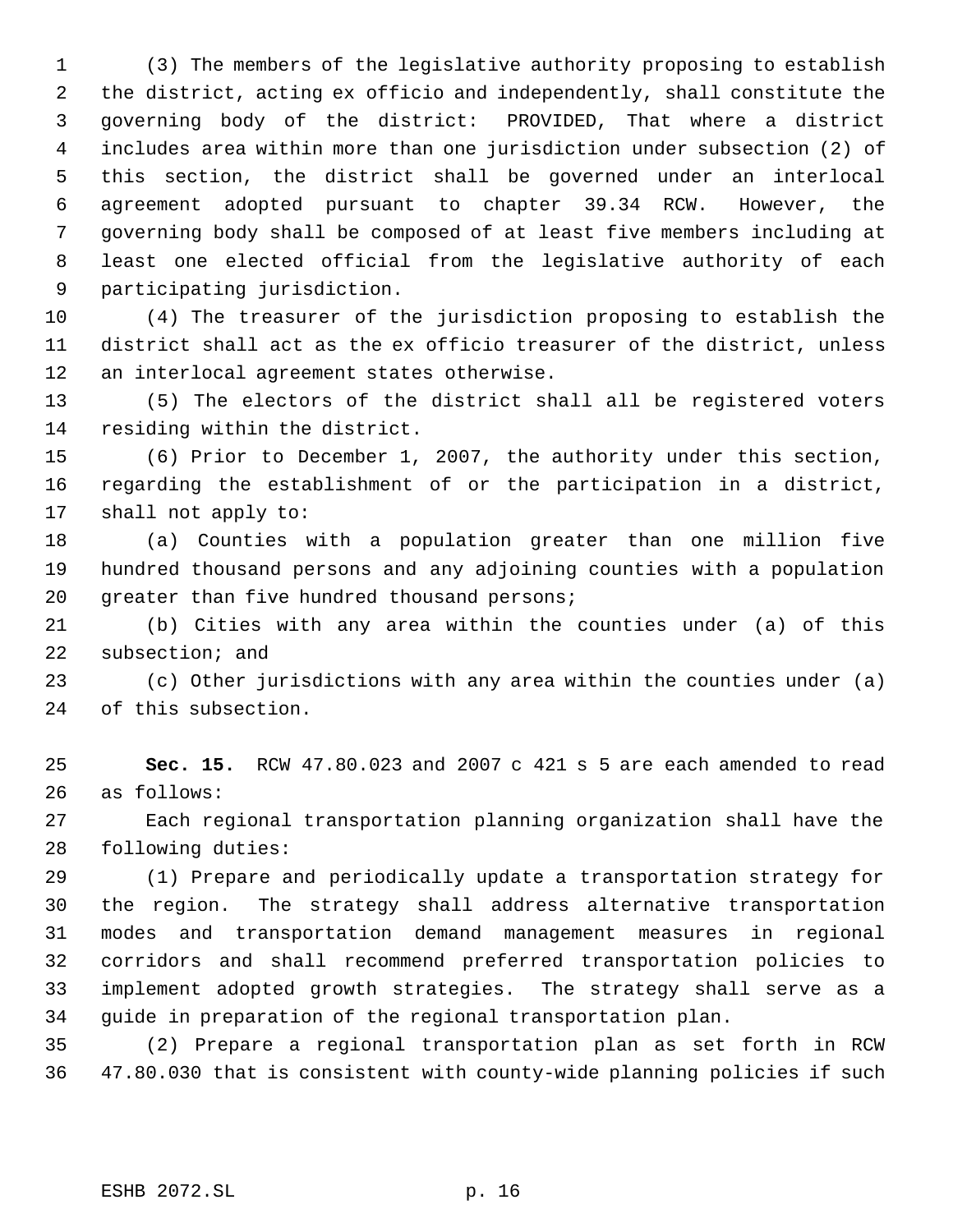have been adopted pursuant to chapter 36.70A RCW, with county, city, and town comprehensive plans, and state transportation plans.

 (3) Certify by December 31, 1996, that the transportation elements of comprehensive plans adopted by counties, cities, and towns within the region reflect the guidelines and principles developed pursuant to RCW 47.80.026, are consistent with the adopted regional transportation plan, and, where appropriate, conform with the requirements of RCW 36.70A.070.

 (4) Where appropriate, certify that county-wide planning policies adopted under RCW 36.70A.210 and the adopted regional transportation plan are consistent.

 (5) Develop, in cooperation with the department of transportation, operators of public transportation services and local governments within the region, a six-year regional transportation improvement program which proposes regionally significant transportation projects and programs and transportation demand management measures. The regional transportation improvement program shall be based on the programs, projects, and transportation demand management measures of regional significance as identified by transit agencies, cities, and counties pursuant to RCW 35.58.2795, 35.77.010, and 36.81.121, respectively, and any recommended programs or projects identified by 22 the agency council on coordinated transportation, as provided in 23 chapter 47.06B RCW, that advance special needs coordinated 24 transportation as defined in RCW 47.06B.012. The program shall include a priority list of projects and programs, project segments and programs, transportation demand management measures, and a specific financial plan that demonstrates how the transportation improvement program can be funded. The program shall be updated at least every two years for the ensuing six-year period.

 (6) Include specific opportunities and projects to advance special needs coordinated transportation, as defined in RCW 47.06B.012, in the coordinated transit-human services transportation plan, after providing opportunity for public comment.

 (7) Designate a lead planning agency to coordinate preparation of the regional transportation plan and carry out the other responsibilities of the organization. The lead planning agency may be a regional organization, a component county, city, or town agency, or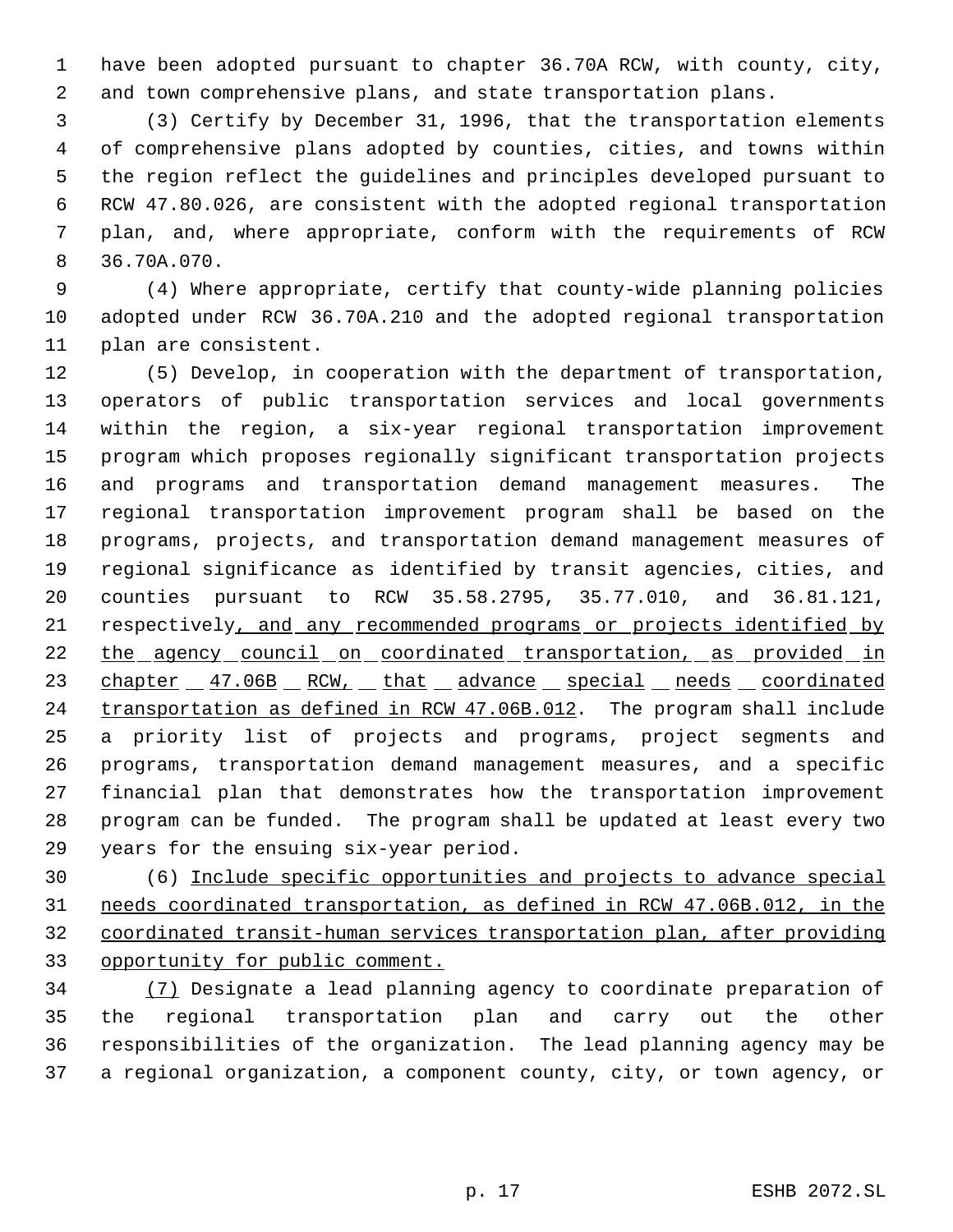the appropriate Washington state department of transportation district office.

 $(1, 2)$  ( $(1, 7)$ ) (8) Review level of service methodologies used by cities and counties planning under chapter 36.70A RCW to promote a consistent regional evaluation of transportation facilities and corridors.

6  $((+8))$  (9) Work with cities, counties, transit agencies, the department of transportation, and others to develop level of service standards or alternative transportation performance measures.

 $((+9))$   $(10)$  Submit to the agency council on coordinated transportation, as provided in chapter 47.06B RCW, beginning on July 1, 2007, and every four years thereafter, an updated plan that includes the elements identified by the council. Each regional transportation planning organization must submit to the council every two years a prioritized regional human service and transportation project list.

 NEW SECTION. **Sec. 16.** A new section is added to chapter 47.01 RCW to read as follows:

 (1) To be eligible for funding on or after January 1, 2010, any organization applying for state paratransit/special needs grants, as described in section 223(1), chapter 121, Laws of 2008, or for other funding provided for persons with special transportation needs, as defined in RCW 47.06B.012, must include in its application, in addition to meeting other eligibility requirements provided in law, an explanation of how the requested funding will advance efficiencies in, accessibility to, or coordination of transportation services provided to persons with special transportation needs as defined in RCW 47.06B.012.

 (2) Unless otherwise required by law, in administering federal funding provided for special needs transportation purposes, including funding under SAFETEA-LU, the safe, accountable, flexible, efficient transportation equity act, P.L. 109-59, or its successor, the department shall give priority to projects that result in increased efficiencies in special needs transportation or improved coordination among special needs transportation service providers.

 (3) In making final grant award determinations under subsection (1) of this section, the department shall seek input from the agency council on coordinated transportation, as provided in chapter 47.06B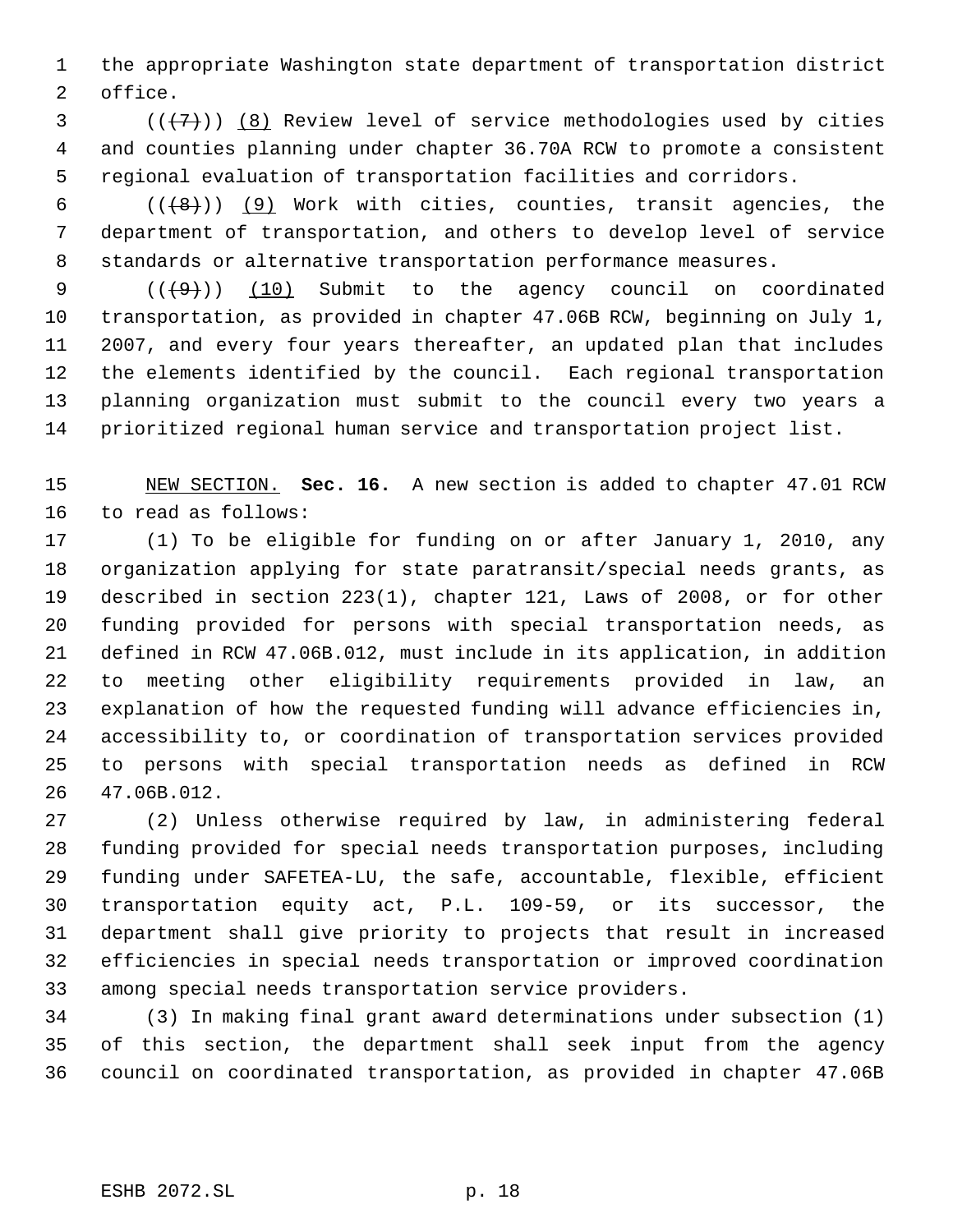1 RCW, and shall give substantial deference to applications recommended 2 by the council.

 3 **Sec. 17.** RCW 47.06B.900 and 2007 c 421 s 8 are each amended to 4 read as follows:

 5 The agency council on coordinated transportation is terminated on 6 June 30, ((2010)) 2011, as provided in RCW 47.06B.901.

 7 **Sec. 18.** RCW 47.06B.901 and 2007 c 421 s 9 are each amended to 8 read as follows:

 9 The following acts or parts of acts, as now existing or hereafter 10 amended, are each repealed, effective June 30,  $((2011)(2012))$ 

11 (1) RCW 47.06B.010 and 2009 c . . . s 3 (section 3 of this act), 12 2007 c 421 § 1, 1999 c 385 § 1, & 1998 c 173 § 1;

13 (2) RCW 47.06B.012 and 1999 c 385 § 2;

14 (3) RCW 47.06B.020 and 2009 c . . . s 4 (section 4 of this act), 15 2007 c 421 § 2, & 1998 c 173 § 2;

16 (4) RCW 47.06B.030 and 2009 c ... . s 5 (section 5 of this act), 17 2007 c 421 § 3, 1999 c 385 § 5, & 1998 c 173 § 3;

- 18 (5) RCW 47.06B.040 and 2007 c 421 § 4 & 1999 c 385 § 6; ((and))
- 19 (6) RCW 47.06B.050 and 2009 c . . . s 8 (section 8 of this act) &

20 2007 c 421 § 6;

21 (7) Section 1 of this act;

- 22 (8) Section 2 of this act;
- 23 (9) Section 6 of this act;
- 24 (10) Section 7 of this act;
- 25 (11) Section 9 of this act;
- 26 (12) Section 10 of this act; and
- 27 (13) Section 11 of this act.

28 *\*NEW SECTION. Sec. 19. If specific funding for the purposes of* 29 *this act, referencing this act by bill or chapter number, is not* 30 *provided by June 30, 2009, in the omnibus transportation appropriations*

```
31 act, this act is null and void.
*Sec. 19 was vetoed. See message at end of chapter.
    Passed by the House April 20, 2009.
    Passed by the Senate April 10, 2009.
    Approved by the Governor May 15, 2009, with the exception of
          certain items that were vetoed.
    Filed in Office of Secretary of State May 18, 2009.
```
Note: Governor's explanation of partial veto is as follows: